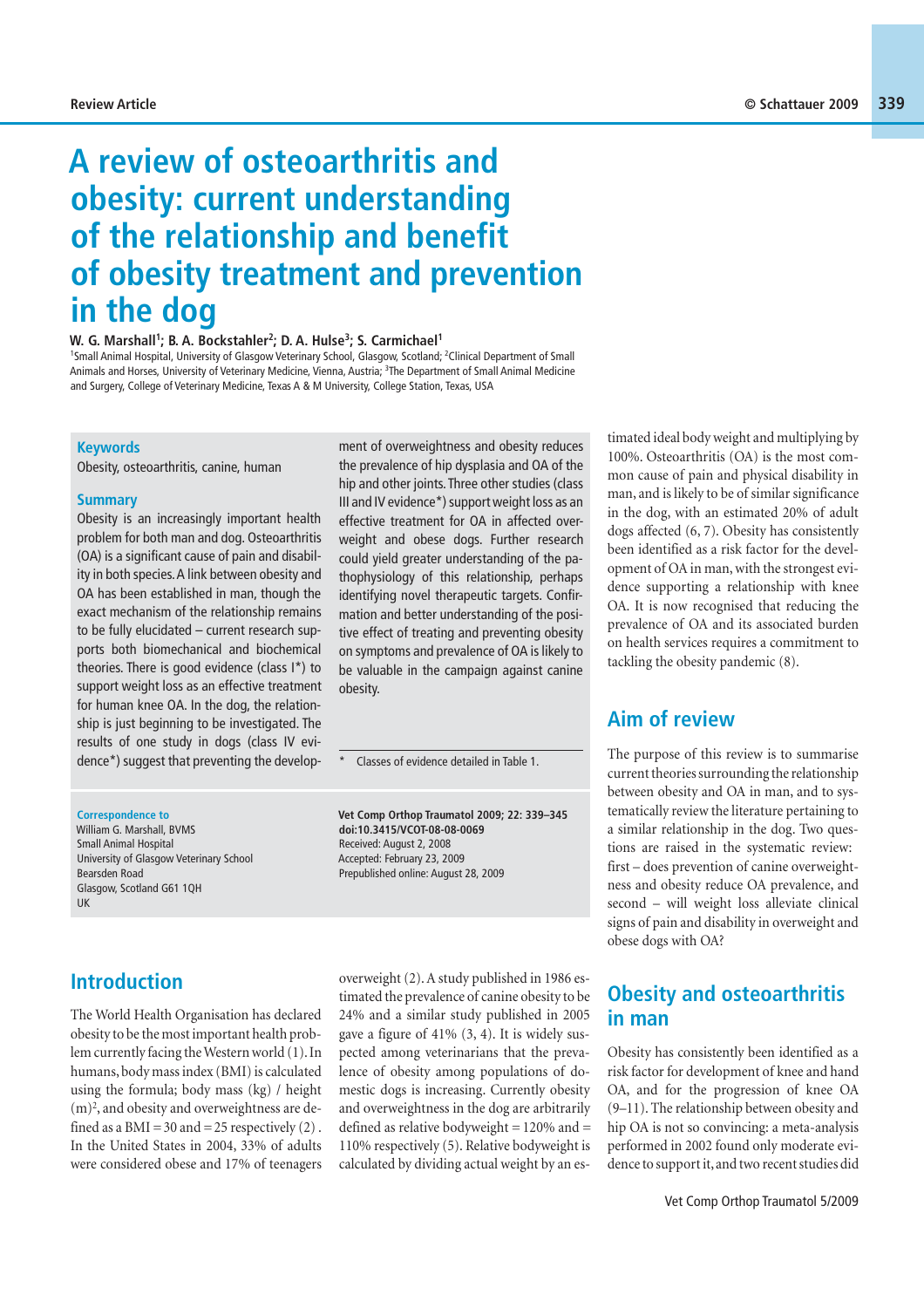not find any association (9, 10, 12). The mechanisms by which obesity can affect the development and progression of OA (in those joints where a relationship has been established) is the subject of a significant volume of current research in human rheumatology.

# **Obesity, joint biomechanics and osteoarthritis**

Joint loading is essential for the maintenance of healthy cartilage, but a reduction or an increase in loading outside normal physiologic levels, or a change in the direction of joint forces (e.g. with joint instability) can be detrimental (13). Current understanding of knee OA in man suggests that initiation of the disease requires not only an increase in load, but also that joint kinematics are altered so that weight-bearing is shifted to areas of cartilage incapable of sustaining such loads (13). Joint kinematics may be altered by some primary abnormality of congruity or stability, or by a load-bearing shift secondary to excess bodyweight itself. By altering joint kinematics and increasing ambulatory load, obesity may have roles both in the initiation and progression of OA (14).

Illustrating the importance of joint kinematics are two studies that examined the influence of knee alignment. The first study demonstrated that there was a significant relationship between BMI and radiographic severity of OA in human knees with a varus, but not valgus alignment (15). The authors suggested that the increased axial load on articular cartilage is concentrated across the medial joint compartment by varus malalignment, and that such malalignment, combined with a long moment arm with respect to the centre of gravity at the knee, may explain the strong link between obesity and knee OA (15). The second study found that the progression of knee OA was positively associated with increasing BMI, but only where moderate malalignment (valgus *or* varus) was present (16). Again the theory is that malalignment acts to concentrate the increased joint forces caused by obesity thus precipitating cartilage damage.

The biomechanical aspect of any relationship between obesity and OA is far from being completely understood. However, there is considerable evidence to suggest that the link

between knee OA and obesity is, at least in part, a biomechanical one and that malalignment may be an important mediating factor (15, 16).

### **Obesity, adipokines and osteoarthritis**

Obese people are at increased risk for developing OA of certain joints of the hand. As these joints are non weight-bearing, this suggests a metabolic rather than mechanical association between obesity and OA (11). Adipose tissue can no longer be considered a simple energy reserve – it has many functions beyond the storage of triglyceride and release of fatty acids. The adipocyte is capable of synthesising and releasing a variety of molecules with immunological or endocrine function including the 'adipokines' leptin and adiponectin. Indeed, it has been proposed that adipose tissue should be thought of as an organ in its own right (17).

Leptin is a peptide hormone, produced by the adipocyte, which has received much attention in attempts to understand the relationship between obesity and OA. It plays a major role in regulating appetite through activation of hypothalamic receptors, but also participates in various other biological processes – inflammation and immune function in particular (18). There is a growing body of evidence to suggest that leptin has a detrimental effect on articular cartilage, and a role in the pathogenesis of OA (19). A key paper on leptin was published recently by Simopoulou and colleagues who hypothesised that OA is a metabolic disease caused by systemic and local factors including altered lipid metabolism (20). They demonstrated that in people with OA of the knee or hip, leptin levels were significantly elevated in synovial fluid compared to serum and that chondrocytes cultured from healthy or arthritic cartilage could express leptin mRNA and protein. Expression of leptin and Ob-Rb (leptin receptor) mRNA was significantly increased in chondrocytes cultured from cartilage affected by OA compared to normal tissue, and in advanced OA compared to minimally affected cartilage. In severely affected cartilage, leptin mRNA expression was significantly increased in obese compared to normal weight patients, suggesting a local as well as systemic hyperleptinaemia in these individuals. Leptin has an inhibitory effect on the long-term growth of cultured chondrocytes, and induces the production of interleukin-1 (IL-1), matrix metalloproteinase-13 (MMP-13) and MMP-9 in a dose-dependent manner, which signifies a catabolic effect on chondrocyte metabolism (20).

The biochemical relationship between adipose tissue and arthritis is unlikely to be mediated by leptin alone. Adiponectin is another cytokine synthesised and released by fat, and by other tissues. It is present within the systemic circulation and is also produced by local joint tissues such as the adipocytes of the infrapatellar fat pad and synovial fibroblasts (17). Treatment of synovial fibroblasts from joints affected by OA with adiponectin *in vitro* induces production of pro-MMP-1 and IL-6 which play key roles in cartilage destruction (17).

It was recently demonstrated that human and murine chondrocytes express functional adiponectin receptors, and that treatment of these cells with adiponectin induces expression of nitric oxide synthase type II (NOS2), IL-6, MMP-3, MMP-9 and monocyte chemoattractant protein-1 (MCP-1). Nitric oxide (NO) (produced by NOS2) controls cartilage functions including loss of chondrocyte phenotype, chondrocyte apoptosis and extracellular matrix degradation. Interleukin-6, MMP-3, MMP-9 and MCP-1 are all mediators of cartilage degeneration (21). An understanding of the role of adipokines in OA pathophysiology is important as they may represent target molecules for novel therapeutic compounds.

### **Other obesity related diseases and osteoarthritis**

Cardiovascular disease appears to have an association with both obesity and OA. It has been proposed that atherosclerosis of subchondral bone microvasculature and resulting bone ischaemia may contribute to the progression of OA (22). This raises the question of whether treatment of hypercholesterolaemia could help to slow the progression of the disease (22).

An association between diabetes and hand OA has been demonstrated and one theory to explain this association focuses on advanced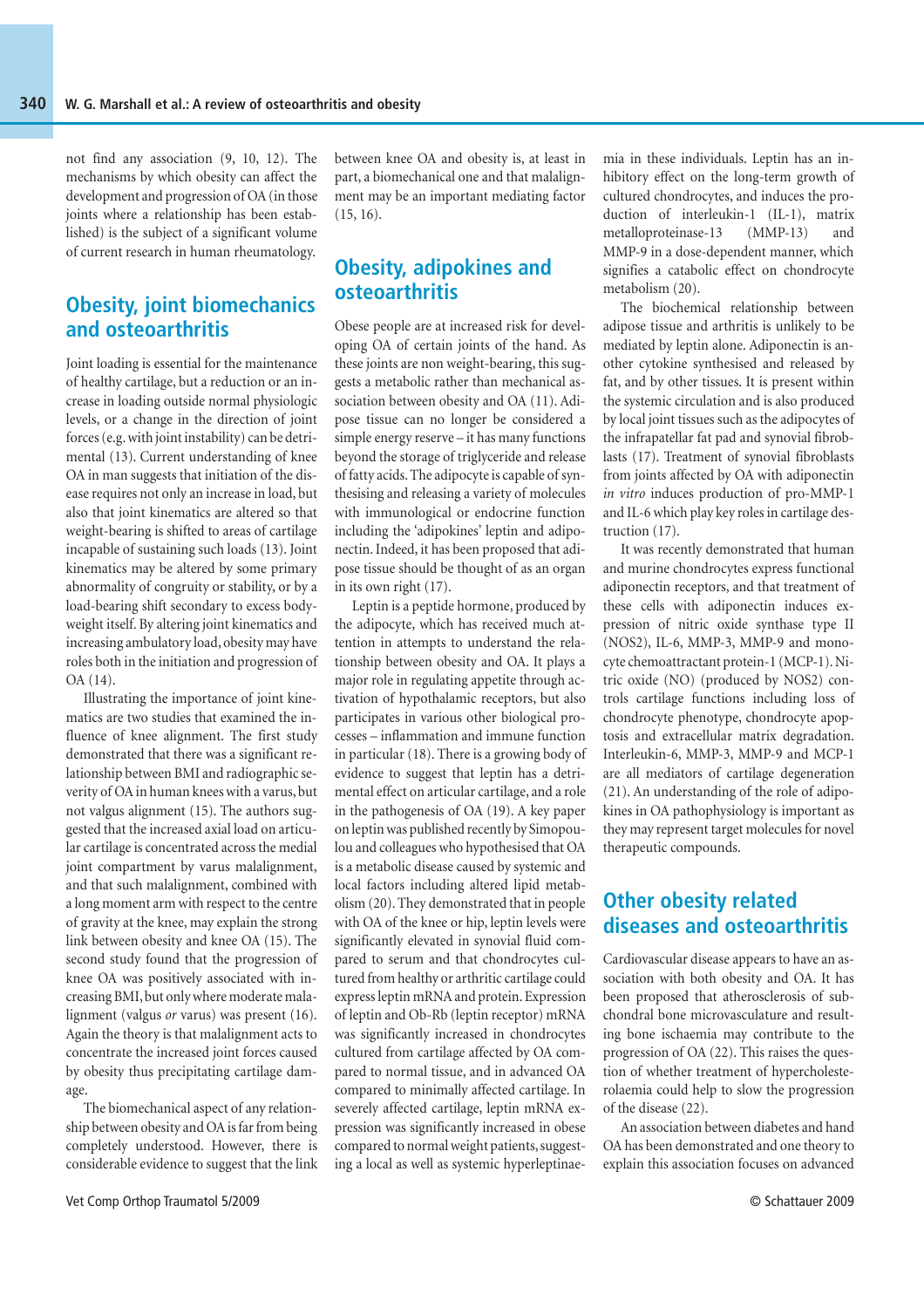glycation end products (AGE), which form within many tissues as part of the ageing process (23). The deposition of these products is accelerated by diabetes mellitus, including obesity-induced type 2 diabetes (23). The AGE accumulate in articular cartilage and may have several detrimental effects on that tissue; cross-linking of AGE causes increased stiffness of collagen and compromises the mechanical properties of cartilage (23). Chondrocytes express a receptor for AGE, stimulation of which results in activation of inflammatory pathways and MMP-13 production (24). The AGE increase matrix degradation and decrease proteoglycan synthesis (25). If AGE play a role in OA pathogenesis, then prevention and treatment of type 2 diabetes could indirectly reduce OA prevalence. In addition, administration of compounds such as pyridoxamine that inhibit AGE formation could represent a novel therapy for OA (23).

An understanding of the complex relationship between obesity and OA is slowly evolving. It is conceivable that from any one of the four potential contributing factors discussed here (biomechanics, adipokines, vascular disease, and diabetes), novel therapies for treating OA might be developed that would actually modify the disease process. Some of these treatments could be of benefit to canine as well as human patients, but only if we further develop our understanding of this relationship in the dog.

### **Benefit of weight loss in human osteoarthritis**

Although the pathogenesis and relationship of obesity and OA may require further elucidation, and may yield valuable pharmacologic therapies in the future, the evidence to support weight loss itself as a therapeutic intervention for obese people with OA is difficult to dispute – at least in the case of knee OA. A recent meta-analysis showed that a 5.1% reduction in bodyweight within a 20 week period could significantly reduce selfreported disability in obese patients with OA of the knee (26). Similar studies examining the effect of weight loss on symptomatic hand OA do not yet exist within the literature, to the authors' knowledge.

|                  | Table 1 Levels of evidence. Modified from Aragon and Budsberg (2005) and reproduced from Innes |
|------------------|------------------------------------------------------------------------------------------------|
| (2007) (27, 28). |                                                                                                |

| <b>Evidence</b><br>class | <b>Study design</b>                                                                                                | <b>Examples, comments</b>                                                                                                                                                                                                                                                                                               |
|--------------------------|--------------------------------------------------------------------------------------------------------------------|-------------------------------------------------------------------------------------------------------------------------------------------------------------------------------------------------------------------------------------------------------------------------------------------------------------------------|
|                          | Evidence derived from multiple,<br>randomised, blinded, and<br>placebo-controlled trials in the<br>target species. | Systematic reviews (e.g. meta-analyses).<br>Advantages of meta-analyses include:<br>objective appraisal,<br>large number of subjects,<br>improved estimates of association,<br>assimilation of large quantities of information,<br>findings developed on a common scale, and<br>• improved quality of primary research. |
| $\mathbf{I}$             | Evidence derived from high<br>quality clinical trials using<br>historical controls.                                | Randomised-controlled clinical studies.<br>Studies that are done on animals that developed<br>the disease naturally and are performed in the<br>laboratory setting. Historical controls are thought<br>to be less reliable than randomised controls.                                                                    |
| III                      | Evidence derived from<br>uncontrolled case series.                                                                 | Non-randomised, prospective case<br>comparison studies.<br>Examples include prospective case series that in-<br>clude subjective clinical impressions to objective<br>gait analysis.                                                                                                                                    |
| IV                       | Evidence derived from expert<br>opinion, or are extrapolated from<br>research or physiological studies.            | Retrospective case comparison studies.<br>Studies on research subjects (non-client owned)<br>are also included in this class.                                                                                                                                                                                           |

## **Obesity and osteoarthritis in dogs**

#### **Investigative method**

By searching the Medline database from 1950 to 2008 via PubMed using the following search terms; 'dog and obesity and osteoarthritis', 'dog and weight loss and osteoarthritis' and 'dog and dietary restriction', papers or abstracts were identified that described either the effect of becoming overweight or obese on the development and progression of OA, or the effect of weight loss on clinical signs of OA in overweight or obese dogs. Any suitable publications known to the authors but not revealed by the database search were also included. The identified studies were classified based on their quality according to a scheme proposed for examination of evidence in veterinary orthopaedic surgery  $(27, 28)$  ( $\blacktriangleright$  Table 1). Eleven prospective studies were identified that described treatment or prevention of overweightness and obesity in dogs and the associated effect on OA ( $\blacktriangleright$  Table 2).

#### **Effect of preventing overweightness and obesity on the development of osteoarthritis in the dog**

The papers reviewed in this section (29–36) are the result of an experimental study that examined the effect of food restriction in Labrador Retrievers that were genotypically predisposed to hip dysplasia. Forty-eight dogs from seven litters of experimental animals were paired by sex and bodyweight and randomly divided into 'control-fed' and 'limit-fed' groups of twenty-four. The control group was initially fed *ad libitum*, and then at around three-years-old their intake was reduced to 62.1 kcal of metabolisable energy per kilogram of ideal bodyweight per day. The limit-fed group was given 75% of the food consumed by the control group. The magnitude and rate of bodyweight gain were significantly less in the limit group over the first two years of life. Mean body-condition scores at 12-years-old were 4.6 and 6.7 out of nine for limit-fed and control dogs respectively. The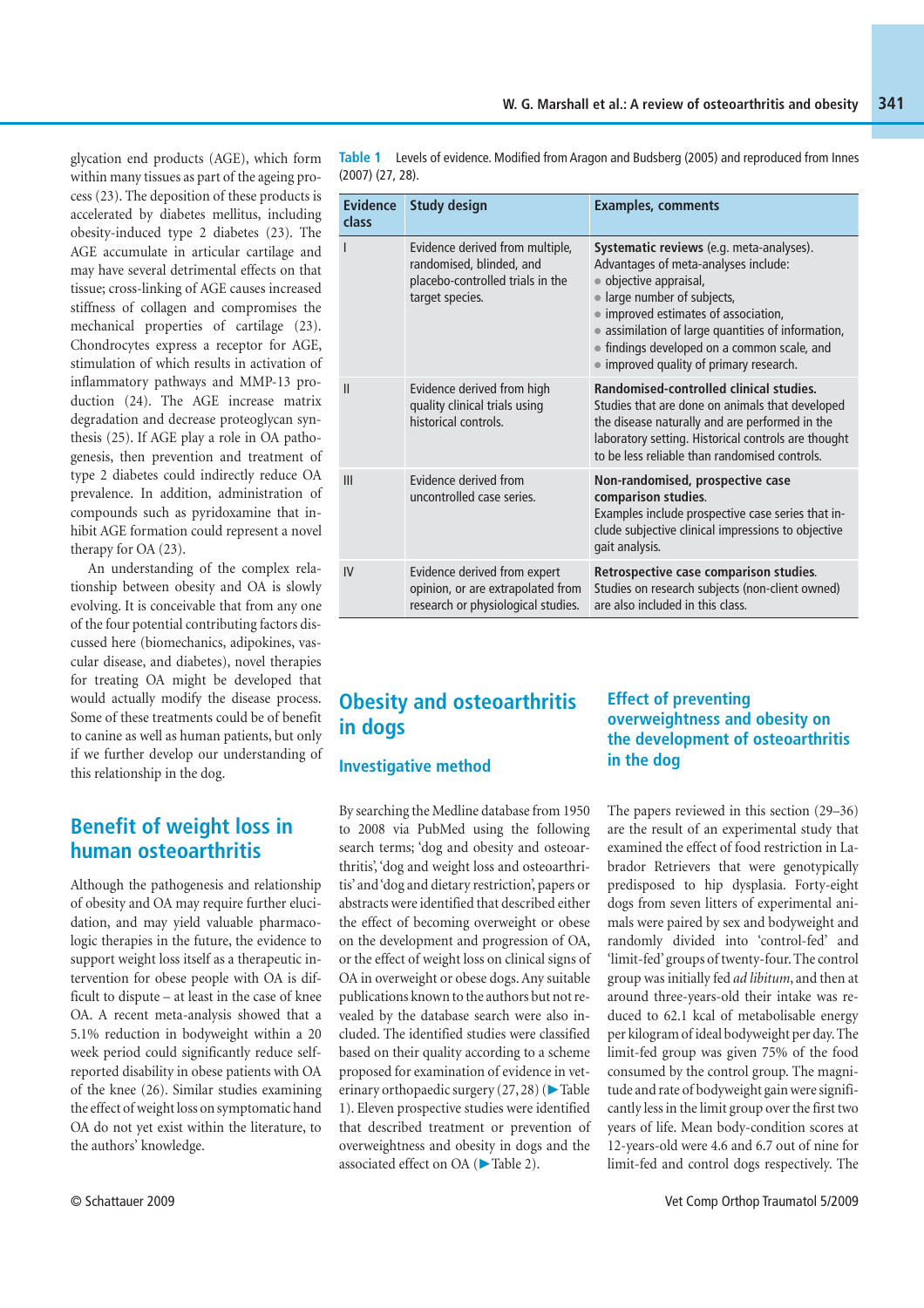| <b>Reference</b><br>number | <b>Method: treatment</b><br>or prevention? | <b>Co-morbidity examined</b>                                                                    | <b>Evidence</b><br>class |
|----------------------------|--------------------------------------------|-------------------------------------------------------------------------------------------------|--------------------------|
| 29                         | Prevention                                 | Hip dysplasia                                                                                   | IV                       |
| 30                         | Prevention                                 | Radiographical signs of hip osteoarthritis                                                      | IV                       |
| 31                         | Prevention                                 | Radiographical signs of osteoarthritis in<br>multiple joints                                    | IV                       |
| 32                         | Prevention                                 | Radiographical signs of hip osteoarthritis                                                      | IV                       |
| $33*$                      | Prevention                                 | Radiographical and pathological evidence of<br>elbow osteoarthritis                             | IV                       |
| 34                         | Prevention                                 | Radiographical and pathological evidence of<br>shoulder osteoarthritis                          | IV                       |
| 35                         | Prevention                                 | Various diseases including osteoarthritis;<br>lifespan                                          | IV                       |
| 36                         | Prevention                                 | Lifespan and causes of death                                                                    | IV                       |
| $37*$                      | <b>Treatment</b>                           | Clinical signs of hip osteoarthritis<br>(objective outcome measure)                             | IV                       |
| 38                         | <b>Treatment</b>                           | Clinical signs of hip osteoarthritis<br>(subjective outcome measure)                            | III                      |
| 39                         | <b>Treatment</b>                           | Clinical signs of osteoarthritis (various joints,<br>subjective and objective outcome measures) | III                      |

**Table 2** Studies that have examined the effect of treatment or prevention of overweightness and obesity on osteoarthritis in dogs.

\* Abstract in proceedings.

dogs were examined at intervals throughout their lifetime for evidence of disease. Because experimental animals were used, this study can be considered class IV evidence, but the use of client-owned animals would have been extremely difficult and may have precluded the use of a randomised, controlled design. On average, the control dogs became overweight and the limit-fed dogs maintained a body condition score very close to normal; this study compared the overfed (controlfed) and optimally-fed (limit-fed) dogs.

Radiographic examination of the hip joints was performed when the dogs were 30, 42, 54, 78 and 104-weeks-old. Measurement of the Norberg angle on a standard (hips extended) radiograph of the pelvis at 30-weeksold revealed significantly less dysplasia among the limit-fed dogs. Norberg angles were measured again when the dogs were two-years-old; hip dysplasia scoring was also performed at this time using both the Orthopedic Foundation for Animals and Swedish Kennel Club systems. At two-years–old, 16 of the 24 control dogs and seven of the 24 limitfed dogs showed radiographic evidence of hip

dysplasia. The reason why limiting food intake reduced the incidence of hip dysplasia is unknown, and may not be the result of decreased bodyweight alone, but could also be a consequence of decreased growth rate. Without a complete understanding of the mechanism, it can still be said that dietary restriction appears to be an environmental change that can improve the phenotype of animals genotypically predisposed to hip dysplasia. The authors of this study recognised potential concerns, in that this approach may perpetuate hip dysplasia in the canine population; however they felt that efforts to reduce the incidence of dysplasia were justifiable and required. This study highlights the need for a canine hip dysplasia test that is not influenced by environmental factors (29).

Pelvic radiographs were repeated when the dogs were three- and five-years-old. These and all previous images were examined for evidence of OA. At the age of one year, there was a significant difference in the frequency and severity of coxofemoral OA between the two groups of dogs: sclerosis of the craniodorsal portion of the acetabulum was present

in seven of the control-fed and none of the limit-fed dogs. At two-years-old, 10 of the 24 control dogs showed radiographic evidence of hip OA compared with one of the 24 limitfed dogs. By the age of three-years, 12 of the 23 control dogs showed OA versus three of the 23 limit-fed dogs (1 dog from each group had died by this time). The number of dogs affected by hip OA in each group did not change between the ages of three and five, though the radiographic severity did increase in both groups. Bodyweight among the limitfed group was 25% less than the control-fed group, and it was significantly correlated with the severity of OA. On the basis of their results, the authors recommend that dogs be maintained in 'slender' body condition throughout their period of growth and adult lives to reduce the incidence of hip OA (30). At eight-years-old, 15 of the 22 control-fed and three of the 21 limit-fed dogs had radiographic hip OA, with greater severity in the control group (both of these findings were statistically significant). Bilateral hip OA was more common than unilateral in a ratio of 2:1 (31).

In 2006, another paper was published on the development of hip OA in the same dogs (23). Confusingly, prevalence of hip OA seemed to have decreased among the control dogs from when these results were first reported. This discrepancy is probably because only one investigator interpreted the radiographs, whereas the median OA score of three investigators' interpretation had previously been reported . When the dogs died (end of life – EOL) 20 of the 24 control-fed and 12 of the 24 limit-fed dogs had radiographic hip OA. The hip joints were not examined at postmortem.  $\blacktriangleright$  Table 3 illustrates the development of hip OA in the two groups of dogs during their lifetime.

Radiographic examination of the elbow, stifle and shoulder joints was performed when the dogs were eight-years-old; the prevalence of OA affecting multiple joints was significantly greater in the control group. Ten of the 22 control dogs had OA in two different joints versus one of the 21 limit-fed dogs. Eight of the 22 control dogs and four of the 21 limit-fed dogs had elbow OA; this difference was not significant, however the radiographic OA severity was greater in the control group. At EOL, elbow OA was more prevalent when assessed radiographically,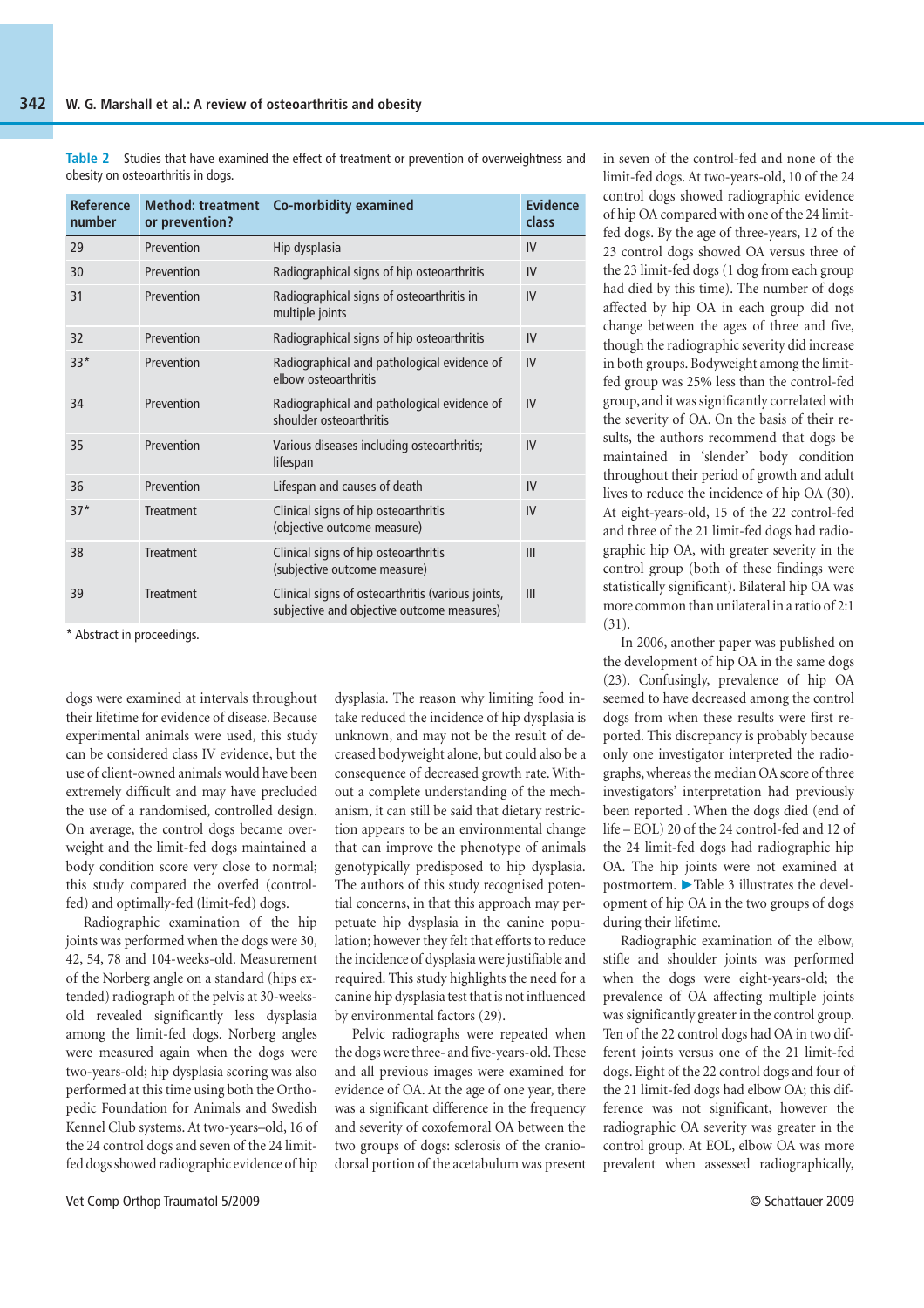however there was no difference in prevalence when the joints were examined postmortem. An explanation for the difference in prevalence for radiographic and postmortem OA of the elbow is not given, however it could be due to over interpretation of the radiographs. Histopathologic severity of elbow OA was greater in the limit-fed dogs at EOL (33). Two of the control dogs had radiographic stifle OA at eight-years-old; none of the limit-fed dogs did (31).

The most recently published paper by this group focuses on shoulder OA (34). Radiographic examination of the shoulder was performed at six- and eight-years-old . Gross and histopathological evaluations of the various components of the shoulder joint were performed at EOL. The radiographic and pathological prevalence of shoulder OA in both groups is illustrated in  $\blacktriangleright$  Table 4.

Similar to elbow OA, severity but not prevalence of shoulder OA was lower at the ages of six- and eight-years in the limit-fed dogs. There was not any difference in prevalence or severity at EOL; though it should be noted that median lifespan among the limitfed dogs was 1.8 years longer. Ninety-one percent of all dogs had histopathological evidence of shoulder OA at EOL; this high overall prevalence of OA is striking. Radiographic and pathological evidence of shoulder OA were poorly correlated.

Overall, diet restriction reduced the prevalence and severity of OA, and had by far its most significant effect on OA of the hip joint. This was almost certainly a consequence of a reduced prevalence of phenotypic hip dysplasia in the limit-fed dogs. By comparison, prevalence of shoulder OA was high in both groups of dogs, but it was not significantly different between them. Lesions consistent with osteochondrosis were not found at postmortem, and for this reason the authors propose that the shoulder OA in this population of dogs was primary in nature (34). If this is the case then it can be suggested that the effect of diet restriction on development of primary OA (OA with no apparent predisposing factor) is not as significant as its effect on hip joint laxity and subsequent (secondary) OA.

Osteoarthritis was the most common chronic disease to develop in both groups. The control dogs required institution of longterm treatment for OA on average three years earlier then the limit-fed dogs. This is the first

#### **Table 3**

Prevalence of radiographic hip osteoarthritis at selected ages and at end-oflife in limit-fed and control dogs.

| Dog group                   | Limit-fed (%)  |        | Control-Fed (%) |        |
|-----------------------------|----------------|--------|-----------------|--------|
| <b>Reference</b><br>number: | $30, 31*$      | $32**$ | $30, 31*$       | $32**$ |
| 1-year-old                  | $\mathbf{0}$   | --     | 29              | --     |
| 2-years-old                 | $\overline{4}$ | 4      | 42              | 25     |
| 5-years-old                 | 13             | 13     | 52              | 39     |
| 8-years-old                 | $14*$          | 14     | $68*$           | 64     |
| End-of-life                 |                | 50     |                 | 83     |

\* Prevalence of hip osteoarthritis at eight-years-old in this column is derived from reference 31.

\*\* Reference 32 was published after reference 30 and 31 and gives different values for prevalence of hip OA among the control population, possible due to differences in the method of radiographic interpretation.

**Age (years) Examination** 

**method** 

6 Radiographical 43 68

8 Radiographical 62 81

End-of-life Radiographical 83 74<br>Gross pathology 83 91 Gross pathology

#### **Table 4**

Radiographic and pathological prevalence of shoulder osteoarthritis in limit-fed and control groups of Labradors.

indication of the clinical significance of OA diagnosed radiographically – it seems that the control dogs displayed clinical signs earlier as well, however lameness was not evaluated either subjectively or objectively. It is interesting to note that debilitating OA was a leading cause of death (euthanasia) in both groups. Seven limit-fed versus 11 control dogs were euthanatized because of OA at mean ages of 11.5 and 13.1 years respectively. In general, causes of death between the two groups of dogs were similar; it was the time of death that differed; with limit-fed dogs living (on average) 1.8 years longer (35, 36).

In summary, from the series of publications resulting from this long-term study (29 –36), it seems that maintaining Labradors at a body condition score of around five out of nine for life may:

- reduce the incidence of hip dysplasia,
- reduce the incidence or severity of OA depending on the joint in question,
- delay the need for treatment of OA (and of other chronic diseases),
- delay the need for euthanasia due to chronic disease (OA was a leading cause of euthanasia),

delay natural death due to disease other than OA.

**Limit-fed (%) Control-fed (%)** 

#### **Benefit of weight loss in canine osteoarthritis**

Sixteen overweight and obese dogs with osteoarthritis (OA) of the hips showed improved hindlimb function with a reduction of body condition score: original scores of *six to eight* improved to *four to five* based on a scale of *nine* (37). The improvement was demonstrated by comparison of kinetic gait analyses at the beginning and end of weight loss: peak ground reaction force increased and time of the stride propulsive phase decreased. Increased peak vertical force (PFz) was observed in both fore and hindlimbs and ranged from 0.24 to 0.98 N/kg, with the greatest increase being observed in the weakest hindlimb. The decrease in time of the propulsive phase of the stride ranged from 10.9 to 14.2 ms. The increase in PFz seen in the forelimbs was interesting, but the greatest increase of 0.52N/kg seen in the strongest forelimb was very modest (equivalent to 5% bodyweight).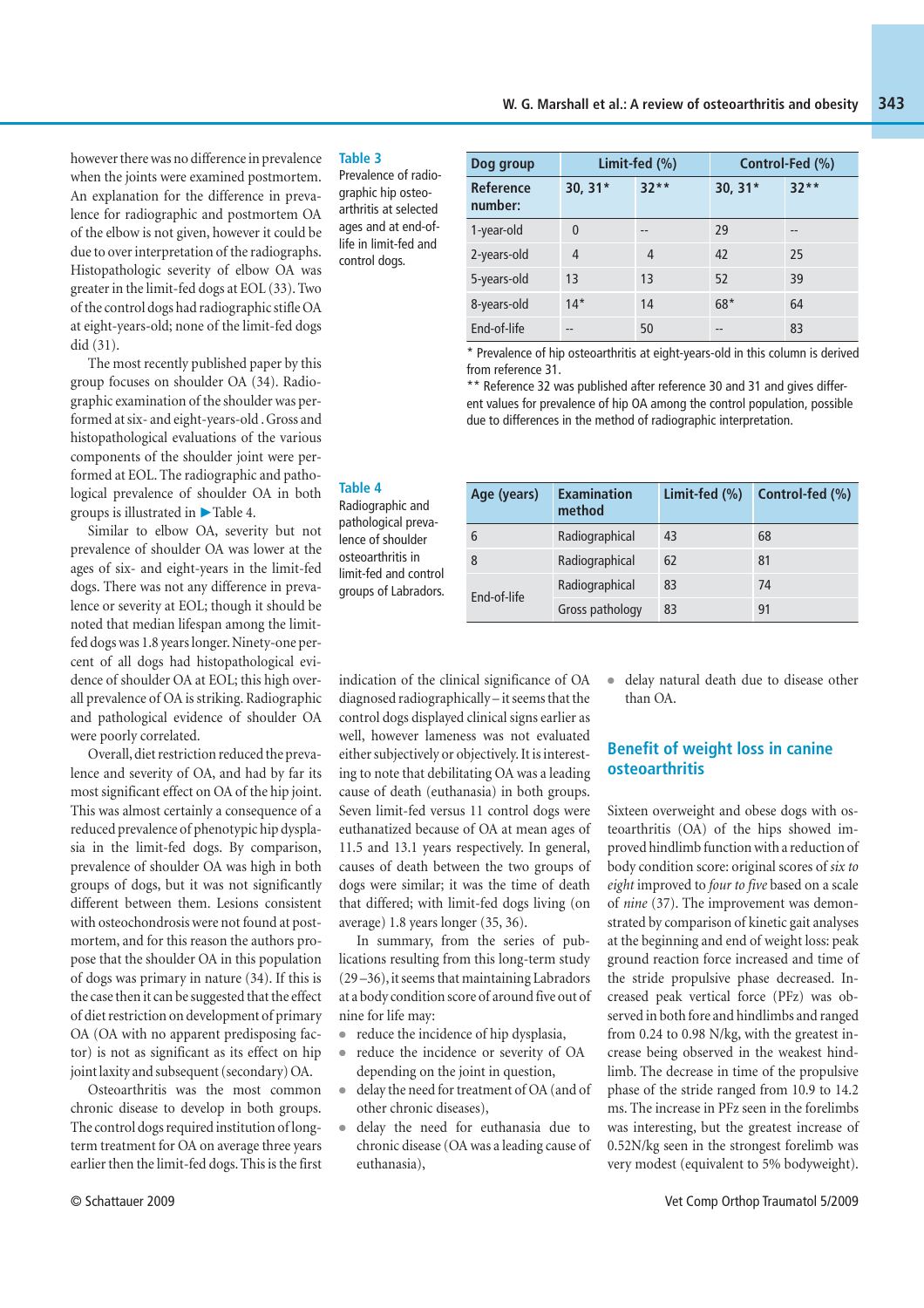Even though it was statistically significant, it may not be biologically significant. The decrease in time of the propulsive phase of the stride suggests that the dog's gait had changed with an increased limb velocity, which may suggest improved joint comfort.

This clinical trial demonstrated an objective improvement in lameness with weight loss. It is difficult however to visualise the significance of the reported changes in gait parameters without an accompanying description of clinical signs, subjective gait assessment, or the owners' perception of their dogs' level of disability. Also, the data remains unpublished and can therefore only be considered, at best, class IV evidence.

Subjective outcome measures were utilised by a different clinical trial that also examined the effect of weight reduction on lameness caused by OA, and represents class III evidence (38). Nine dogs that were 11–12% greater than their estimated ideal bodyweight and had clinical and radiographic signs of hip OA completed the study. A 40% reduction in caloric intake resulted in weight loss of between 11 and 18% over a period of 10 to 19 weeks. By the midpoint of the weight loss period, mean bodyweight had decreased significantly from 39.0 to 36.6 kg (a 6.2% decrease). This was accompanied by a significant decrease in body condition score and in subjective lameness score using numerical rating and visual analogue scales. The major limitation of this study was the opposite to that of the previously mentioned work; there was no objective confirmation of the observed improvement in lameness.

The final study identified in this area was a prospective clinical trial that did combine subjective and objective outcome measures, and also represents class III evidence (39). Twenty-nine dogs with a body condition score of four to five out of five were enrolled. Selection criteria dictated that lameness was observed in one limb only and that OA was present in that limb. Dogs with OA of the hip, elbow, stifle and shoulder were included. The weight loss program was designed to produce a one percent reduction in bodyweight per week. Bodyweight, subjective lameness and pain scores were evaluated monthly. Kinetic gait analysis was performed bimonthly using four force-plates mounted in a treadmill. Asymmetrical weight distribution between limbs affected and unaffected by OA was

demonstrated using symmetry indices, calculated for PFz and vertical impulse (IFz) by dividing greatest by least values for contralateral limbs (e.g. sound limb divided by lame limb). Weight loss was combined with physiotherapy: dogs were randomly allocated to an intense (group 1) or moderate (group 2) physiotherapy program. Owners of dogs in both groups were instructed to perform massage, passive range of motion and to gradually increase levels of controlled exercise. Group 1 dogs were additionally treated in a physiotherapy clinic twice weekly; this treatment included application of transcutaneous electrical nerve stimulation.

A difference in weight loss was first detected at day 90, and after six months group 1 had lost more weight than group 2 (13.6% of initial body weight versus 9.3%). Lameness scores decreased significantly, starting at day 30 in group 1 and at day 60 for group 2. Pain scores also decreased, again the difference reached significance sooner in group 1 (at 60 versus 90 days). The difference in lameness scores between groups 1 and 2 was significant only at days 30 and 180. There was not any difference in pain scores between the two groups. Symmetry indices for PFz and IFz in group 1 were significantly improved (i.e. closer to 1) at each re-evaluation. In group 2, only the symmetry index for PFz improved, and only at day 120. There was no difference in weight loss between the two groups at day 60, however significant improvement in PFz and IFz symmetry indices was observed for group 1. This suggests that at day 60, the objective improvement in lameness shown in group 1 may have been the result of intensive physiotherapy rather than weight loss. A comparison of indices between groups indicated a greater degree of symmetry in group 1, but only for PFz. Overall, the dogs in group 1 appeared to show a more substantial improvement in lameness than those in group 2. It is difficult to interpret this result because two treatment variables were examined simultaneously – degree of weight loss and intensity of physiotherapy – and it was not possible to separate their effects. It can be said that a combination of the two treatments would effectively reduce disability in dogs with OA.

#### **Conclusion**

Current research suggests that in man, obesity is a risk factor for the development of hand OA, and both the development and progression of knee OA (9–11). There is good evidence to support weight loss as an effective treatment for knee OA (26). The exact mechanism of the relationship between obesity and OA is not completely understood, but likely involves both biomechanical and biochemical factors (15–25).

At present, based on four studies that represent class III and IV evidence, we have a limited comprehension of the links between growth, developmental orthopaedic disease, OA and obesity in the dog. The work of Kealy and colleagues suggests that restricting energy consumption during growth may reduce the incidence of hip dysplasia; however a recent experimental study did not confirm this relationship (29, 40). It is accepted that hip OA in the dog is initiated by abnormal joint kinematics, secondary to underlying laxity, and that OA in other joints usually occurs secondary to some initiating process (e.g. osteochondritis dissecans, cranial cruciate ligament rupture) (41). Obesity may be an important factor in driving the progression of OA by increasing the load factor of such abnormal joints; we do not know to what extent obesity itself may alter canine joint biomechanics. It has been shown that obesity causes a systemic hyperleptinaemia in the dog, but leptin's potential importance in the pathogenesis of canine OA is at present unknown (42). In order to devise improved treatment and prevention strategies, a more complete understanding should be sought, but at the same time we must consider the existing evidence, and make suggestions based on it.

It is generally acknowledged that the prevalence of overweightness and obesity in domestic dogs is increasing. It is the authors impression that the problem of canine obesity is not effectively dealt with by the majority of veterinarians. The reasons for this probably include ignorance about the importance of obesity, disinterest in its treatment, and a reluctance to confront clients on the issue. In addition, even those veterinarians that are pro-active in treating and preventing obesity will meet with resistance and non-compliance from many pet owners. On a positive note, there has been a recent move within the